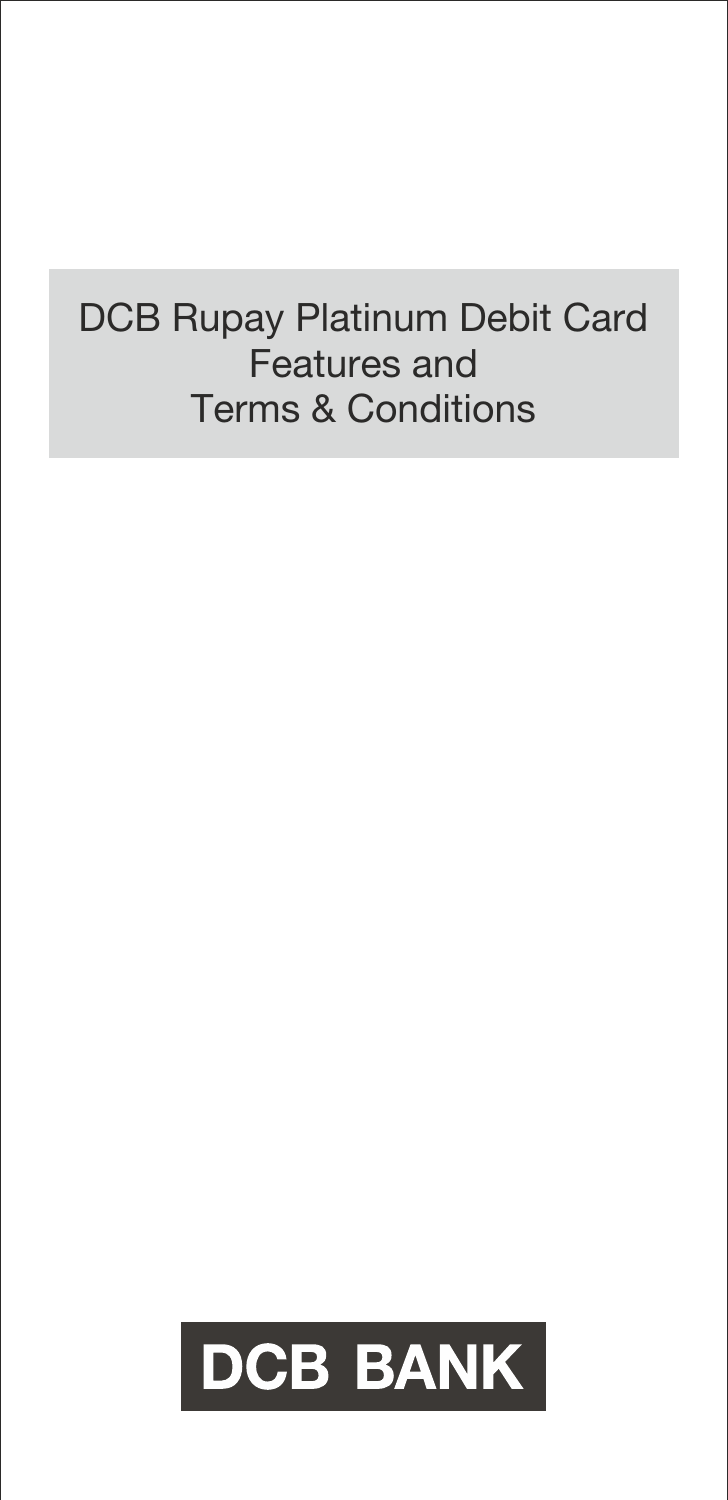### **DCB Rupay Platinum Debit Card - Features and Terms & Conditions**

I/We say that we have read, understood and accepted the term and conditions of DCB Rupay Platinum Debit Card.

- 1. I/We understand and agree that, DCB Bank shall at its sole discretion and in accordance with the banking history of its customers, shall identify/select the limited DCB Rupay Platinum Debit Card which shall be eligible for this offer ("Eligible Cards").
- 2. I/We understand and agree that, the offers under DCB Rupay Platinum Debit Card are applicable in select domestic and international airports. I/We here by acknowledge and accept that, the permission/s for the complimentary access and complimentary food at select domestic and international airports to me/us shall entirely be governed by the sole discretion, rules, regulations, policies of the respective airport authority or airport lounge authority. I/We say that, the DCB Bank will not be liable for any deficiency of service/s, any direct/indirect claim/s, loss, damages.

#### **Salient features:**

#### **1. Complimentary Airport Lounge Program:**

- a. I/We understand and agree that, DCB Rupay Platinum Debit Card holder "Cardholder" can get the free access of select domestic and international airport lounges by paying just INR 2 at the time of entry or any other amount decided by the respective airport lounge authority.
- b. I/We understand and agree that, only one person is allowed with one valid DCB Rupay Platinum Debit Card, fellow traveller/s has/have to pay charges according to the airport lounge charges structure.
- c. I/We understand and agree that, I/we being Cardholder will get complimentary food (breakfast, lunch and/or dinner) basis the timing and availability, which is governed at the sole discretion, rules, regulations, policies of the respective airport lounge authority.
- d. I/We being a Cardholder will ensure, understand and agree that, I/we will check and ensure the complimentary access at the time of check in/entry at the respective airport lounge/s.
- e. I/We hereby understand, agree, will abide and act as per the rules, regulations, policies of the respective airport lounge authority. Hence I/we have no objection if the airport lounge authority stop or amend the free access program to any Rupay Platinum Card holder any point in time with or without prior intimation. I/We say that, DCB Bank will not be liable for any deficiency of service/s, any indirect claim/s, loss or damage.
- f. I/We hereby agree that I/we being a Cardholder will ensure to carry the valid DCB Rupay Platinum Debit Card at the time of availing the complimentary airport lounge facility at the respective airport/s.
- g. I/We hereby understand, agree and accept that, I/we being a Card holder can avail complimentary airport lounge access twice in a calendar quarter at the domestic lounges (within India) and twice in calendar year at international airport lounges at the respective airport/s.
- h. I/We here by agree and acknowledge that, post free access at domestic or international airport lounges, I/we being a Cardholder accept to pay according to the airport lounge fees/charge structure which is governed by the sole discretion, rules, regulations, policies of the respective Airport Lounge Authority.
- I. I/We hereby understand, agree that due to COVID-19 pandemic there are restrictions imposed by government authorities for the access to domestic/international airport/s. In the event of any visit/access to domestic/international airport/s during this COVID-19 pandemic situation, I/we hereby agree that such visit/s will be my/our own desire to visit/access the domestic/international airport/s and I/we will take every safety precaution to prevent any infection or accident/s. I/We agree and acknowledge that, under no circumstances DCB Bank induces, invites me/us to visit/s or access to domestic/international airport/s during the COVID-19 pandemic situation. I/We will be responsible for my/our safety during such COVID-19 pandemic situation travel and visit/s to domestic/international airport lounges. I/We hereby accept that DCB Bank has provided the list of currently operational airport lounges (both domestic and international) for my/our reference in Annexure I. DCB Bank will not be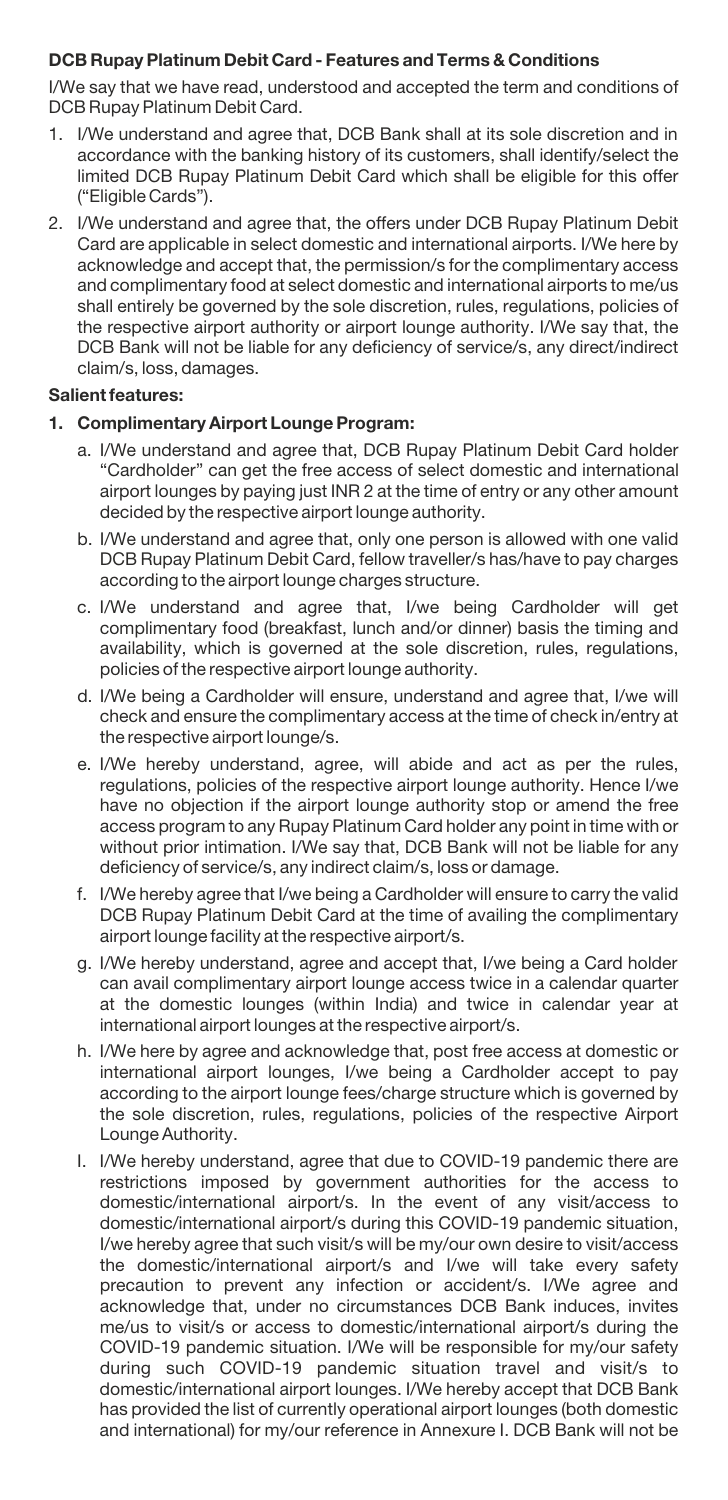liable to me/us for any exposure to COVID-19 infection during my/our access to any airport and their respective lounges, direct/indirect loss, damages, claims and/or any other charges, cost, penalties suffered by me/us.

j. I/We say that, considering the situation due to COVID-19 pandemic, I/we being a cardholder it's my/our responsibility to check the complimentary accessibility and functionality of the desired airport lounge at the respective airport/s.

## **2. Exclusive and exiting shopping offers for Online, in-store or dine in:**

- a. I/We understand that, these are promotional offers for DCB Rupay Platinum Debit Card holder ("Cardholder"). I/We understand and agree that I/we being the Cardholder can avail the mentioned discounts/benefits upon making payments with a valid DCB Rupay Platinum Debit Card.
- b. I/We understand and accept that, the respective discounts will be automatically applied or post entering the appropriate promotional (promo) code when payment is made through a valid DCB Rupay Platinum Debit Card.
- c. I/We being the Cardholder understand and agree that I/we have to present a valid DCB Rupay Platinum Debit Card to the respective merchant outlet and state the intention at the respective merchant outlet to use the offer/s under DCB Rupay Platinum Debit Card before billing any purchase or before swiping DCB Rupay Platinum Debit Card at any Point of Sale (POS) or making any online purchase / payment/s on website, mobile applications (app) or online payment portals.
- d. I/We hereby understand and agree that the benefits as mentioned in the offer construct cannot be used or redeemed in combination with any other discounts or promotions or vouchers or 'Sunday Brunches' or 'Happy Hours' or any other such promotions offered at the respective merchant outlet or website or mobile app or Online Portals.
- e. I/We understand and agree that, the offers are subject to change/ withdrawal without prior notice. Hence DCB Bank will not be liable to me/us for any loss, claim, damages, charges, cost suffered by me/us.
- f. I/We understand and agree that, these offers have no monetary value, is/are not transferable, is/are not for sale or re-sale nor redeemable for cash.
- g. I/We understand and agree that, any applicable taxes have to be paid by the me/us being the Cardholder.
- h. I/We understand and agree that, in the event of any dispute, I/we will mandatorily retain/preserve/produce a copy of the bill.
- I. I/We understand, agree that, the offer is valid until the date specified by DCB Bank. I/We will avail the benefit of the offer during the validity period of the offer as specified or published by DCB Bank on it's website www.dcbbank.com and/or communicated to us/me by any other means.
- j. I/We understand, agree and accept that, the offer doesn't guarantee the reservations and admission at participating restaurants (Dining Partner). Hence I/we hereby agree to directly contact the respective restaurant and confirm about the applicability of the offer before visiting the desired restaurant.
- k. I/We understand and acknowledge that, despite the offer on DCB Rupay Platinum Debit Card, the individual merchant's terms and conditions will apply for my/our transaction at merchant's outlet/website/mobile app.
- l. I/We understand and acknowledge that, the offers shall not constitute or be deemed to constitute an advice, invitation or solicitation to purchase any products/services of any third party and is not intended to create any rights and obligations. Hence DCB Bank will not be liable to me/us for any loss, claim, damages, charges, cost suffered by me/us.

#### **Additional Terms and Conditions of DCB Bank Limited:**

1. I/We understand and acknowledge that, the offers and details are based on information provided by merchants. No warranties are made by DCB Bank that the information is correct. Please check directly with the merchant to confirm availability and validity of the offer. Hence DCB Bank will not be liable to me/us for any loss, claim, damages, charges, cost suffered by me/us if any transaction is carried-out based on information provided by merchant/s.